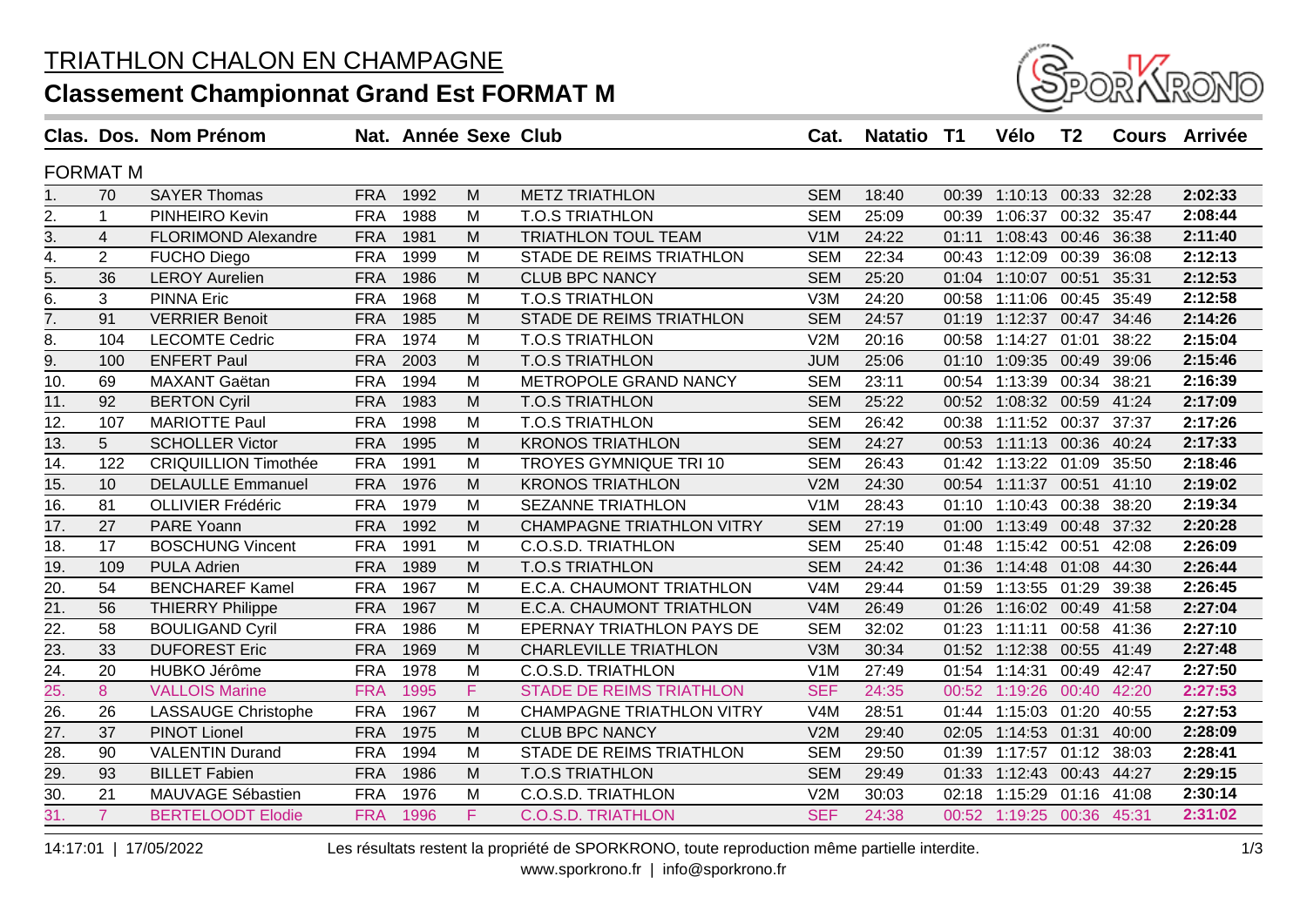

|     |     | Clas. Dos. Nom Prénom       |            | Nat. Année Sexe Club |    |                                  | Cat.             | <b>Natatio</b> | T1    | Vélo                      | T <sub>2</sub> | <b>Cours</b> | <b>Arrivée</b> |
|-----|-----|-----------------------------|------------|----------------------|----|----------------------------------|------------------|----------------|-------|---------------------------|----------------|--------------|----------------|
| 32. | 24  | <b>GIOVANNI Vincent</b>     | <b>FRA</b> | 1976                 | M  | <b>CHAMPAGNE TRIATHLON VITRY</b> | V2M              | 29:44          |       | 02:04 1:16:34 01:13       |                | 42:34        | 2:32:09        |
| 33. | 97  | DA ROCHA Fernando           | <b>FRA</b> | 1965                 | M  | <b>T.O.S TRIATHLON</b>           | V4M              | 30:23          | 01:11 | 1:15:02 01:54             |                | 43:50        | 2:32:20        |
| 34. | 96  | <b>COUDERT Yann</b>         | <b>FRA</b> | 1977                 | M  | <b>T.O.S TRIATHLON</b>           | V2M              | 29:03          | 01:38 | 1:18:36 00:39             |                | 43:19        | 2:33:15        |
| 35. | 110 | ROCQUET Jean christophe     | <b>FRA</b> | 1967                 | M  | <b>T.O.S TRIATHLON</b>           | V4M              | 26:30          | 01:39 | 1:18:14 01:07             |                | 46:36        | 2:34:06        |
| 36. | 121 | <b>BERGER Kevin</b>         | <b>FRA</b> | 1985                 | M  | <b>TRIATHLON EPINAL CLUB</b>     | <b>SEM</b>       | 24:28          | 01:35 | 1:21:55 01:11             |                | 45:36        | 2:34:45        |
| 37. | 29  | <b>PERIN Thierry</b>        | <b>FRA</b> | 1967                 | M  | <b>CHAMPAGNE TRIATHLON VITRY</b> | V4M              | 26:48          | 01:04 | 1:16:41                   | 00:45          | 49:58        | 2:35:16        |
| 38. | 98  | <b>DAL TOSO Virginie</b>    | <b>FRA</b> | 1990                 | F. | <b>T.O.S TRIATHLON</b>           | <b>SEF</b>       | 26:02          | 01:06 | 1:23:20 01:06             |                | 44:16        | 2:35:50        |
| 39. | 19  | <b>GIRARDI Bruno</b>        | <b>FRA</b> | 1956                 | M  | <b>C.O.S.D. TRIATHLON</b>        | V6M              | 29:39          | 01:34 | 1:15:44 01:35             |                | 47:32        | 2:36:04        |
| 40. | 102 | <b>GUERARD Alexis</b>       | <b>FRA</b> | 1986                 | M  | <b>T.O.S TRIATHLON</b>           | <b>SEM</b>       | 30:08          | 02:59 | 1:17:45 01:14             |                | 44:40        | 2:36:46        |
| 41. | 18  | <b>DEBELLIS Serge</b>       | <b>FRA</b> | 1961                 | M  | <b>C.O.S.D. TRIATHLON</b>        | V5M              | 26:02          | 01:31 | 1:17:27                   | 01:24          | 50:39        | 2:37:03        |
| 42. | 105 | <b>LECOURT Loic</b>         | <b>FRA</b> | 1987                 | M  | <b>T.O.S TRIATHLON</b>           | <b>SEM</b>       | 27:36          | 02:04 | 1:11:25                   | 01:38          | 55:01        | 2:37:44        |
| 43. | 22  | <b>VASTRAL Alexandre</b>    | <b>FRA</b> | 1988                 | M  | <b>C.O.S.D. TRIATHLON</b>        | <b>SEM</b>       | 26:56          | 01:34 | 1:17:18 00:59             |                | 51:01        | 2:37:48        |
| 44. | 35  | <b>VALET Mathieu</b>        | <b>FRA</b> | 1985                 | M  | <b>CHARLEVILLE TRIATHLON</b>     | <b>SEM</b>       | 27:51          | 01:27 | 1:21:04 01:48             |                | 46:11        | 2:38:21        |
| 45. | 55  | <b>CARTERET Jean louis</b>  | <b>FRA</b> | 1961                 | M  | E.C.A. CHAUMONT TRIATHLON        | V5M              | 33:22          | 01:49 | 1:17:14 01:11             |                | 45:07        | 2:38:43        |
| 46. | 106 | MARCEAU Jonathan            | <b>FRA</b> | 1979                 | M  | <b>T.O.S TRIATHLON</b>           | V1M              | 29:34          | 01:47 | 1:21:58 01:56             |                | 44:30        | 2:39:45        |
| 47. | 57  | <b>VOIRIN Thierry</b>       | <b>FRA</b> | 1969                 | M  | E.C.A. CHAUMONT TRIATHLON        | V3M              | 34:07          | 02:07 | 1:16:03 00:56             |                | 47:08        | 2:40:21        |
| 48. | 28  | <b>PEILLET Antoine</b>      | <b>FRA</b> | 2001                 | M  | <b>CHAMPAGNE TRIATHLON VITRY</b> | <b>SEM</b>       | 29:47          |       | 01:54 1:18:20 01:35       |                | 49:27        | 2:41:03        |
| 49. | 94  | <b>BRISSON Antonin</b>      | <b>FRA</b> | 1984                 | M  | <b>T.O.S TRIATHLON</b>           | <b>SEM</b>       | 26:44          |       | 01:02 1:23:59 01:14 48:36 |                |              | 2:41:35        |
| 50. | 108 | <b>MOREAU Yann</b>          | <b>FRA</b> | 1979                 | M  | <b>T.O.S TRIATHLON</b>           | V <sub>1</sub> M | 29:53          | 01:28 | 1:18:16 01:12 51:00       |                |              | 2:41:49        |
| 51. | 11  | <b>GOUTH Thierry</b>        | <b>FRA</b> | 1972                 | M  | <b>KRONOS TRIATHLON</b>          | V3M              | 30:25          | 01:27 | 1:17:11                   | 01:05 52:18    |              | 2:42:26        |
| 52. | 124 | <b>LEGLAND Damien</b>       | <b>FRA</b> | 1983                 | M  | TROYES GYMNIQUE TRI 10           | <b>SEM</b>       | 29:57          | 02:36 | 1:14:39                   | 01:30          | 54:04        | 2:42:46        |
| 53. | 112 | <b>THUMEREAU Paul</b>       | <b>FRA</b> | 2000                 | M  | <b>T.O.S TRIATHLON</b>           | <b>SEM</b>       | 34:58          |       | 02:12 1:19:50 01:16 45:55 |                |              | 2:44:11        |
| 54. | 34  | <b>RENAUDIN Cedric</b>      | <b>FRA</b> | 1979                 | M  | <b>CHARLEVILLE TRIATHLON</b>     | V1M              | 32:30          | 01:19 | 1:23:15 01:08             |                | 47:47        | 2:45:59        |
| 55. | 87  | <b>RIVOALLON Philippe</b>   | <b>FRA</b> | 1971                 | M  | STADE DE REIMS TRIATHLON         | V3M              | 30:04          | 03:03 | 1:26:28 01:29 47:38       |                |              | 2:48:42        |
| 56. | 9   | <b>CHARPENTIER Stéphane</b> | <b>FRA</b> | 1980                 | M  | <b>KRONOS TRIATHLON</b>          | V1M              | 33:52          | 01:55 | 1:28:04                   | 01:05          | 44:42        | 2:49:38        |
| 57. | 86  | <b>MARTIN Manuel</b>        | <b>FRA</b> | 1970                 | M  | STADE DE REIMS TRIATHLON         | V3M              | 29:48          |       | 01:32 1:22:32 01:19       |                | 59:30        | 2:54:41        |
| 58. | 12  | SIRIANNI Andy               | <b>FRA</b> | 1995                 | M  | <b>KRONOS TRIATHLON</b>          | <b>SEM</b>       | 32:45          | 01:37 | 1:27:30                   | 01:08          | 52:23        | 2:55:23        |
| 59. | 83  | <b>GOETZ Nicolas</b>        | <b>FRA</b> | 1981                 | M  | SPORT AVENTURE NOGENTAIS 10      | V <sub>1</sub> M | 37:11          | 01:25 | 1:26:01                   | 01:05          | 49:49        | 2:55:31        |
| 60. | 101 | <b>GONCALVES Benoit</b>     | <b>FRA</b> | 1988                 | M  | <b>T.O.S TRIATHLON</b>           | <b>SEM</b>       | 33:48          | 01:33 | 1:24:24                   | 01:03          | 55:01        | 2:55:49        |
| 61. | 82  | <b>OUDART Lucien</b>        | <b>FRA</b> | 1994                 | M  | <b>SEZANNE TRIATHLON</b>         | <b>SEM</b>       | 33:38          | 02:42 | 1:24:27                   | 01:10          | 54:42        | 2:56:39        |
| 62. | 134 | <b>MANTEAUX Antony</b>      | <b>FRA</b> | 1970                 | M  | <b>VERDUN MEUSE TRIATHLON</b>    | V3M              | 31:14          | 03:28 | 1:23:45                   | 01:53          | 56:24        | 2:56:44        |
| 63. | 85  | <b>MALAISE Emilien</b>      | <b>FRA</b> | 1991                 | M  | STADE DE REIMS TRIATHLON         | <b>SEM</b>       | 34:21          |       | 01:47 1:22:38 01:09 56:59 |                |              | 2:56:54        |
|     |     |                             |            |                      |    |                                  |                  |                |       |                           |                |              |                |

14:17:01 | 17/05/2022 Les résultats restent la propriété de SPORKRONO, toute reproduction même partielle interdite.

www.sporkrono.fr | info@sporkrono.fr